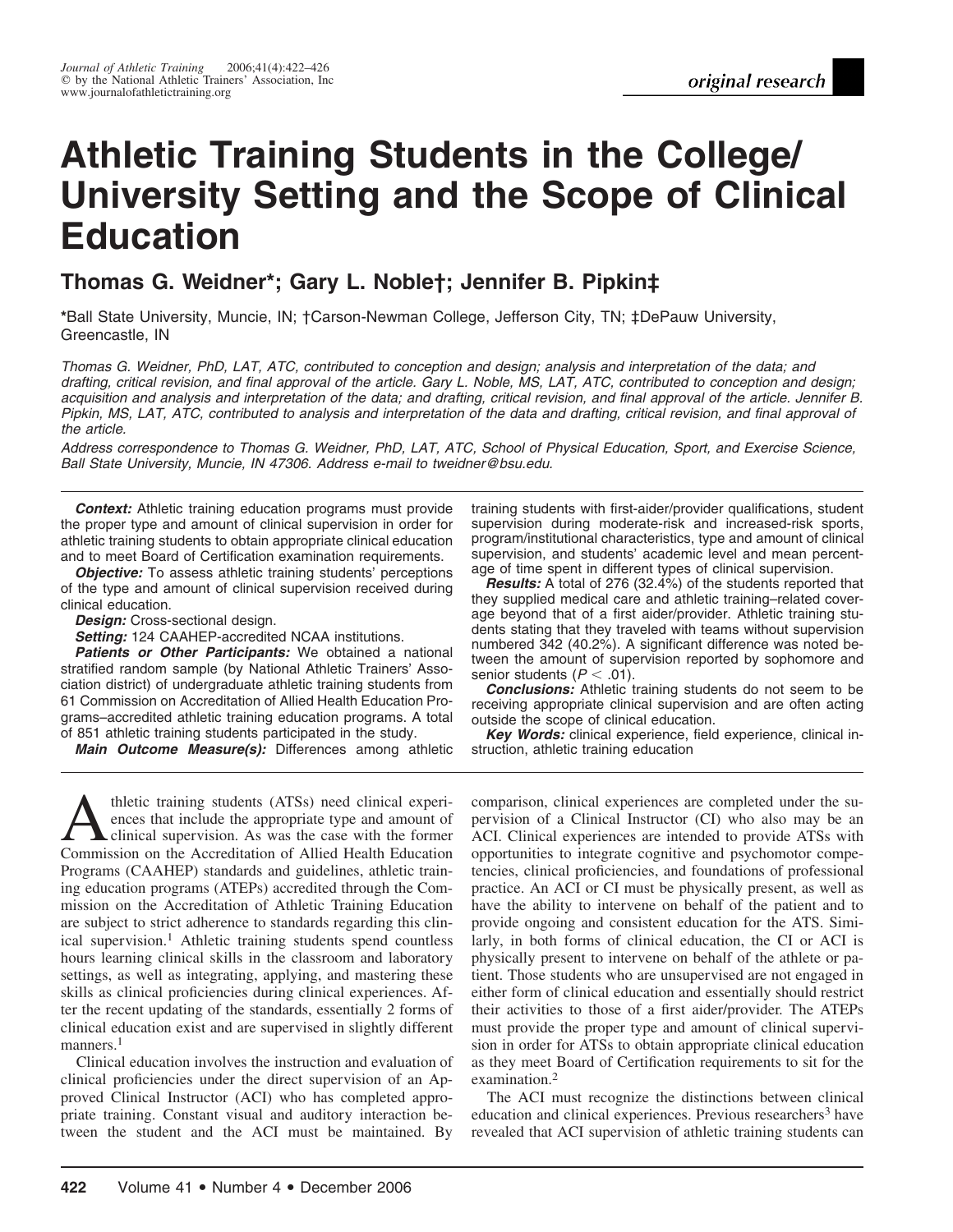positively or negatively affect their professional growth and development. However, few differences were revealed in the way students rated their supervisors in an internship route compared with students in CAAHEP-accredited ATEPs. A recent study4 of college/university head athletic trainers' perceptions of the supervision provided to their ATSs indicated that the type and amount of supervision of these students needs improvement. Athletic training students received less supervision as their academic standing in the ATEP increased. At the same time, these ATSs were being utilized more often for medical care coverage beyond that of a first aider/provider.

Expanding on this previous research, our purpose was to assess ATSs' perceptions of the type and amount of clinical supervision they receive during college/university clinical education experiences. An additional purpose was to determine the extent to which ATSs are utilized beyond the scope of clinical education (ie, providing medical care services). The results of this study may assist clinical education coordinators, athletic training CIs and staff, and athletic department administrators in becoming more aware of the clinical supervision currently being provided for ATSs at colleges/universities. With this information, clinical education for athletic training students may become more appropriately postured or supervised.

# **METHODS**

### **Subjects**

Subjects consisted of undergraduate ATSs from a stratified random sample of 124 CAAHEP-accredited ATEPs at National Collegiate Athletic Association (NCAA) Division I, II, and III institutions. This stratified random sample consisted of half of the accredited ATEPs from each of the 10 districts within the National Athletic Trainers' Association (NATA). These programs were identified using the CAAHEP Web site listing of accredited ATEPs (as of October 1, 2003). A total of 862 ATSs initially participated in the study. Due to a low number of freshmen  $(n = 9)$ , these respondents were eliminated from the sample. Therefore, data were analyzed on a total of 851 subjects: 197 (23.1%) sophomores, 310 (36.4%) juniors, and 344 (40.4%) seniors. Overall, 63 (50.8%) of the ATEPs responded; 2 response packets were disqualified. One institution only sent responses from graduate students, whereas the other was identified as a National Association of Intercollegiate Athletics institution. Consequently, a total of 61 (50%) of the ATEPs participated in the study. Of these 61 ATEPs, 21 (34.4%) were Division I, 15 (24.6%) were Division II, and 25 (41.0%) were Division III colleges/universities. The ATEPs represented all 10 NATA districts.

### **Instrumentation**

We used 2 survey instruments in this study. The institutional survey gathered demographic data regarding the name of the institution, NCAA division, number of certified athletic trainers providing medical services, number of ATSs in the professional phase of the ATEP, number of sports (including whether the institution had football), and number of athletes. The student survey (primary instrument) was adapted from similar research by Weidner and Pipkin<sup>4</sup> and consisted of 3 sections. The first section obtained academic information about the ATSs (eg, academic level and semester in the

ATEP). The second section focused on first-aider/provider qualifications (eg, number of ATSs certified in cardiopulmonary resuscitation and first aid and educated on disease transmission and clinical experiences; percentage of time ATSs spend in supervised and unsupervised clinical experiences (provided for respondents and defined per NATA Education Council).5 The third section addressed athletic trainer medical coverage and supervision of ATSs during specific moderaterisk and increased-risk sports.6 After a pilot study with 12 ATSs, we revised the instruments to improve their content and clarity. The validity and reliability of the primary instrument have been previously addressed.<sup>4</sup>

#### **Procedures**

Institutional review board approval was received before we conducted this study. A cover letter, which explained the purpose and need for this research project, 25 student survey instruments, and 1 institutional survey instrument were mailed to the program directors of the randomly selected ATEPs. The program directors were asked to distribute the student surveys (up to a cross-section of 25 students within their programs). They also were requested to select 1 student to be a liaison for the project. With assistance from the program director, the selected student liaison was asked to complete the institutional survey, as well as a student survey. The student liaison was responsible then for collecting the completed anonymous survey instruments and returning them to the researchers in a postage-paid, addressed envelope. E-mail follow-up with all nonrespondent institutions was attempted up to 30 days after the initial return date.

#### **Statistical Analysis**

Data analyses consisted of descriptive statistics, trend analysis, and nonparametric Pearson  $\chi^2$  tests. Frequencies and percentages were calculated for each question of the instrument. Not all questions had responses; therefore, data analyses were based on the responses for that particular question. Three sets of  $\chi^2$  analyses were completed to assess differences among ATSs with first-aider/provider qualifications (eg, certified in cardiopulmonary resuscitation and first aid and educated on disease transmission), athletic trainer medical coverage of moderate-risk and increased-risk sports, program/institutional characteristics (eg, whether the institution had football), and type and amount of clinical supervision. Demographic questions from section 1 of the instrument (eg, number of athletic trainers, number of student-athletes, number of sports, number of ATSs) were divided into quartiles according to the distribution of the responses for each demographic question. Differences between the upper and lower quartiles of these responses and the questions in section 2 of the instrument were analyzed. We performed a trend analysis to reveal the mean percentage of time sophomore, junior, and senior ATSs spent in supervised and unsupervised clinical experiences. For this trend analysis, the Mauchly test of sphericity was used to determine a violation within the data, and the correction factor, the Huynh-Feldt test, was used in the event of a violation. The alpha level was set at .05. The minimum target sample size of respondents is 30, which yields a power of .92 for detecting a large effect. Sample sizes of 25 and 20 yield powers of .86 and .76, respectively. We analyzed the data with the Statistical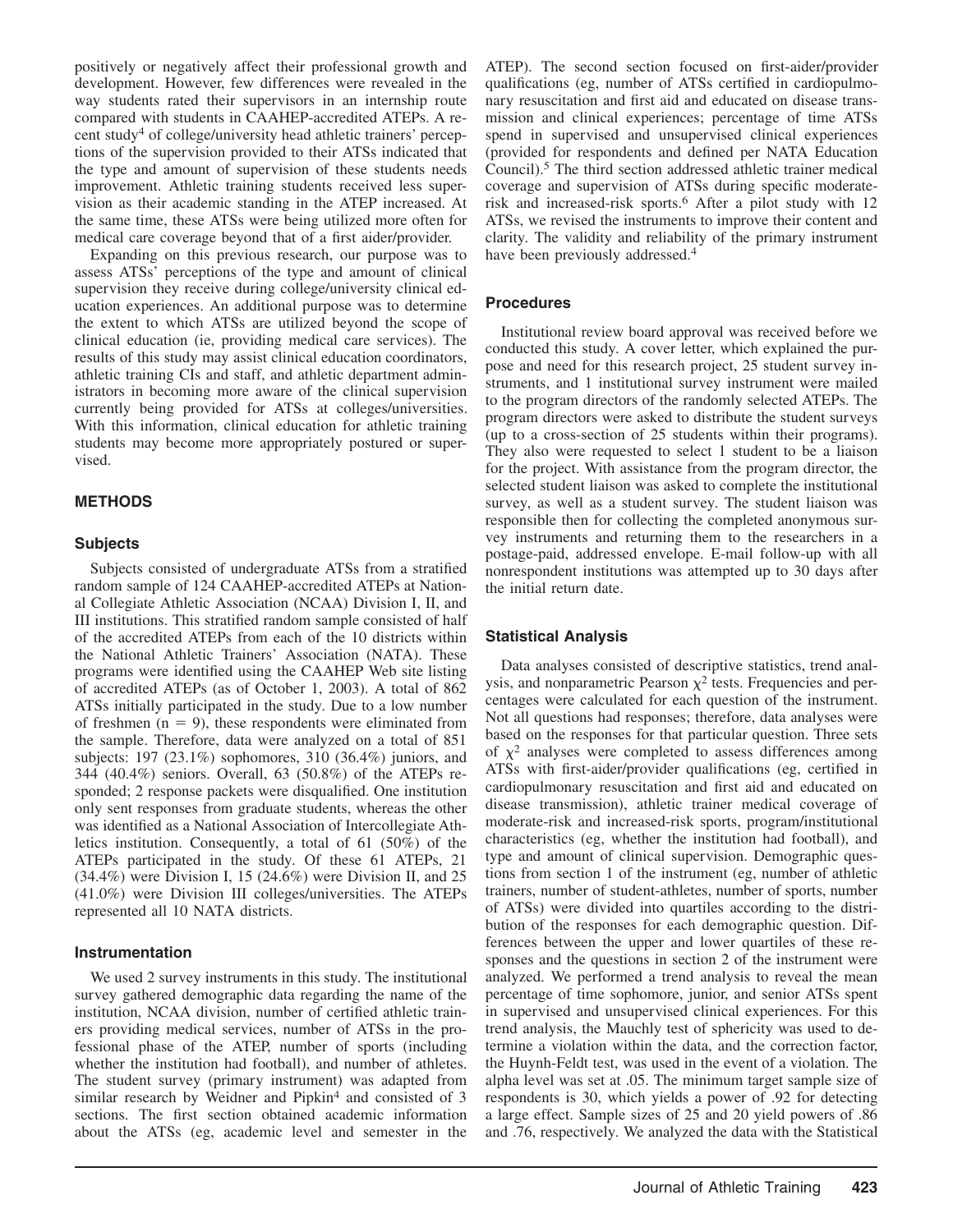|  |  | Table 1. Institutional Demographic Data* |  |
|--|--|------------------------------------------|--|
|--|--|------------------------------------------|--|

| Variable                                                       | Frequency                                                | Percentage |  |  |
|----------------------------------------------------------------|----------------------------------------------------------|------------|--|--|
| National Collegiate Athletic Association Division ( $n = 61$ ) |                                                          |            |  |  |
| I                                                              | 21                                                       | 34.4       |  |  |
| Ш                                                              | 15                                                       | 24.6       |  |  |
| Ш                                                              | 25                                                       | 41.0       |  |  |
|                                                                | Number of staff certified athletic trainers ( $n = 61$ ) |            |  |  |
| $1 - 4$                                                        | 29                                                       | 47.5       |  |  |
| $5 - 10$                                                       | 28                                                       | 45.9       |  |  |
| $11 +$                                                         | 4                                                        | 6.6        |  |  |
|                                                                | Number of athletic training students ( $n = 61$ )        |            |  |  |
| $1 - 10$                                                       | 5                                                        | 8.2        |  |  |
| $11 - 20$                                                      | 30                                                       | 49.2       |  |  |
| $21 - 30$                                                      | 17                                                       | 27.9       |  |  |
| $31 - 40$                                                      | 5                                                        | 8.2        |  |  |
| $41 +$                                                         | 4                                                        | 6.6        |  |  |
| Number of sports ( $n = 60$ )                                  |                                                          |            |  |  |
| $1 - 10$                                                       | 5                                                        | 8.3        |  |  |
| $11 - 15$                                                      | 21                                                       | 35.0       |  |  |
| $16 - 20$                                                      | 27                                                       | 45.0       |  |  |
| $21 - 25$                                                      | 7                                                        | 11.7       |  |  |
| Number of athletes ( $n = 59$ )                                |                                                          |            |  |  |
| $0 - 250$                                                      | 10                                                       | 17.0       |  |  |
| $251 - 300$                                                    | 18                                                       | 30.5       |  |  |
| $301 +$                                                        | 31                                                       | 52.5       |  |  |
| Institution has football? ( $n = 61$ )                         |                                                          |            |  |  |
| Yes                                                            | 46                                                       | 75.4       |  |  |
| No                                                             | 15                                                       | 24.6       |  |  |

\*n indicates number of institutions that provided complete information.

Package for the Social Sciences (version 11.0; SPSS Inc, Chicago, IL).

# **RESULTS**

#### **Demographics**

Staff athletic trainers at the colleges/universities ranged from 4 or fewer (n = 29, 47.5%) to more than 11 (n = 4, 6.6%) (Table 1). Regarding the number of sports, 26 (43.3%) had 15 sports or fewer, whereas 34 (56.7%) reported more than 16 sports. Additionally, 10 institutions (17.0%) counted 250 athletes or fewer, whereas 49 (83.0%) counted more than 250 athletes. Finally, 46 (75.4%) of the institutions had football.

Of the 851 ATSs who participated in the study, 609 (71.6%) had less than 4 semesters of clinical experience; the remainder  $(n = 242, 28.4\%)$  had 5 or more semesters. Student enrollment in the professional phase of the ATEPs ranged from 20 students or fewer ( $n = 35, 57.4\%$ ) to 21 students or more ( $n =$ 26, 42.6%).

# **Athletic Training Student First Aider/Provider Qualifications and Clinical Experiences**

Of the ATSs, 33 (3.87%) indicated that they did not have current cardiopulmonary resuscitation, first aid, and disease transmission education. A total of 276 (32.4%) reported that they provided medical care and athletic training–related services (eg, therapeutic modalities and rehabilitation) beyond that of a first aider/provider. Those who traveled with teams without supervision numbered 342 (40.2%). Furthermore, 46

#### **Table 2. Activities Athletic Training Students Covered Without Clinical Supervision\***

| <b>Athletic Activities</b>         | Frequency (%) |
|------------------------------------|---------------|
| Strength and conditioning workouts | 169 (19.9)    |
| Individual skill sessions          | 98 (11.5)     |
| Informal summer workouts           | 47(5.5)       |
| Home athletic events               | 31(3.6)       |
| Team practices (out of season)     | 165 (19.4)    |
| Formal practices (in season)       | 163 (19.2)    |
| Athletic training room coverage    | 232 (27.3)    |

 $*_{n} = 851.$ 

#### **Table 3. Mean Percentage of Time Spent in Supervised and Unsupervised Clinical Experiences**

| Academic<br>Standing | Supervised<br>Experience (%) | Unsupervised<br>Experience (%) |
|----------------------|------------------------------|--------------------------------|
| Sophomores           | 89.6                         | 10.4                           |
| Juniors              | 86.8                         | 13.2                           |
| Seniors              | 85.3                         | 14.7                           |



**Percentage of time spent in supervised and unsupervised clinical** experiences. ♦, Indicates supervised clinical experiences; ■, un**supervised clinical experiences.**

(13.5%) of these 342 students reported that they did not contact the host athletic trainer. As seen in Table 2, ATSs provided coverage for workouts, competitions, and athletic training rooms without direct supervision of an athletic trainer; 163 (19.2%) reported that they covered formal practices in season and 232 (27.3%) reported that they provide athletic training room services without supervision. Regarding whether a state practice act limits the ability of an ATS to provide medical care, 181 (21.3%) of the ATSs indicated that they were unaware of any such regulation. The ATSs reflected a decreasing percentage of time under direct supervision as the academic level progressed from sophomore (89.6%) to junior (86.8%) to senior (85.3%) ( $F_{2,825} = 4.97$ ,  $P = .007$ ) (Table 3, Figure). Post hoc tests using the Tukey Honestly Significant Difference calculation demonstrated a statistically significant pairwise difference  $(P < .01)$  in the amount of supervision between sophomore and senior students.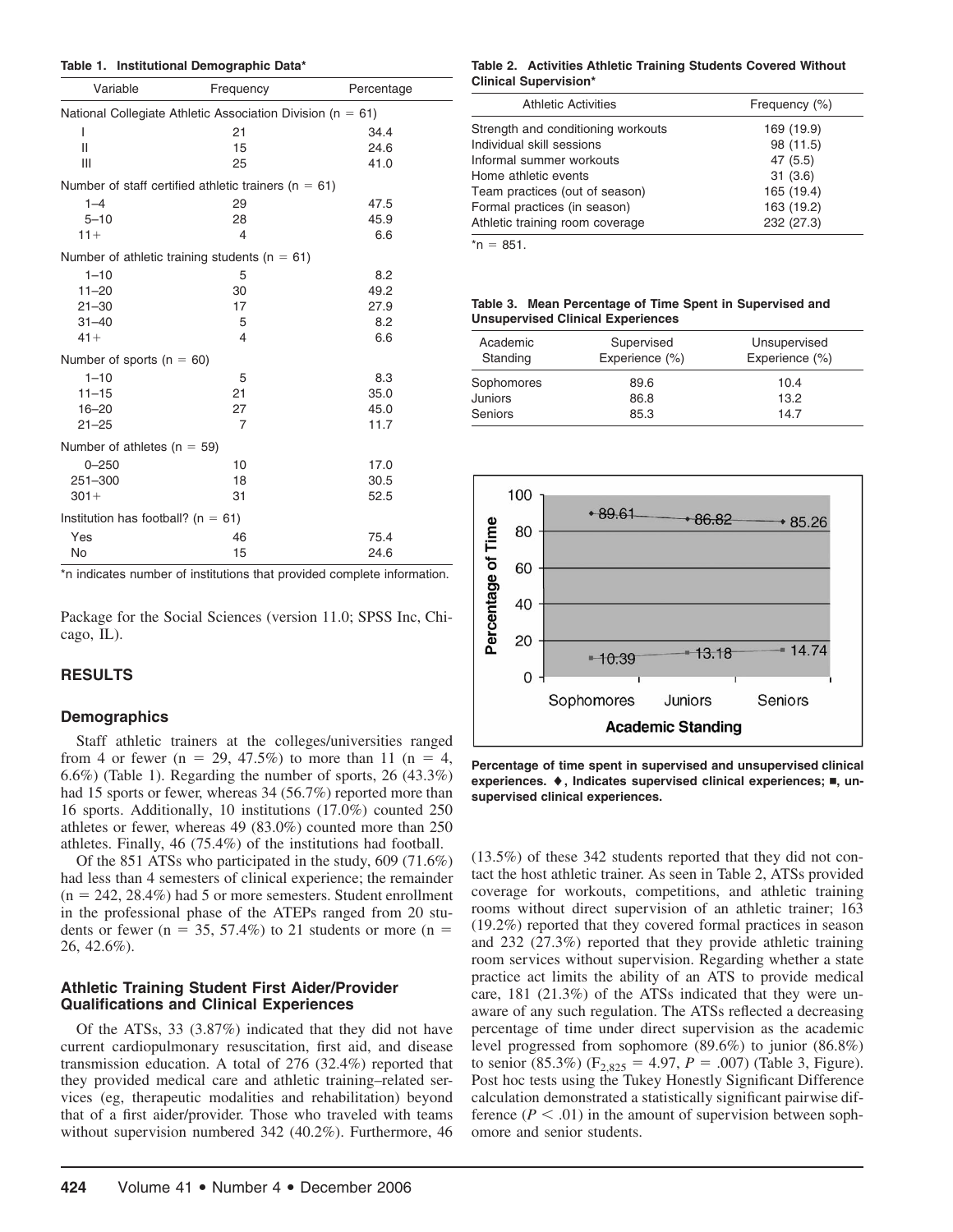| Table 4. Athletic Training Student Clinical Experience and |
|------------------------------------------------------------|
| Perception of Certified Athletic Trainers' Coverage of     |
| <b>Moderate-Risk Sports</b>                                |

|                    | Number of<br><b>Students With</b><br>Clinical<br>Experience |     | <b>Students Reporting Athletic</b><br><b>Trainer Present at All Times</b> |
|--------------------|-------------------------------------------------------------|-----|---------------------------------------------------------------------------|
| Sport              | n                                                           | n   | $\%$                                                                      |
| Women's ice hockey | 25                                                          | 23  | 92                                                                        |
| Water polo         | 10                                                          | 8   | 80                                                                        |
| Baseball           | 247                                                         | 194 | 78.5                                                                      |
| Women's lacrosse   | 41                                                          | 32  | 78                                                                        |
| Women's basketball | 276                                                         | 215 | 77.9                                                                      |
| Field hockey       | 62                                                          | 44  | 71                                                                        |
| Women's volleyball | 198                                                         | 139 | 70.2                                                                      |
| Women's soccer     | 244                                                         | 166 | 68                                                                        |
| Indoor track       | 129                                                         | 85  | 65.9                                                                      |
| Swimming/diving    | 84                                                          | 53  | 63.1                                                                      |
| Tennis             | 87                                                          | 53  | 60.9                                                                      |
| Outdoor track      | 129                                                         | 76  | 58.9                                                                      |
| Cross-country      | 115                                                         | 63  | 54.8                                                                      |

|                                                        | Table 5. Athletic Training Student Clinical Experience and |  |  |
|--------------------------------------------------------|------------------------------------------------------------|--|--|
| Perception of Certified Athletic Trainers' Coverage of |                                                            |  |  |
| <b>Increased-Risk Sports</b>                           |                                                            |  |  |

|                  | Number of<br><b>Students With</b><br>Clinical<br>Experience | <b>Students Reporting Athletic</b><br><b>Trainer Present at All Times</b> |      |
|------------------|-------------------------------------------------------------|---------------------------------------------------------------------------|------|
| Sport            | n                                                           | n                                                                         | $\%$ |
| Men's ice hockey | 47                                                          | 44                                                                        | 93.6 |
| Football         | 455                                                         | 420                                                                       | 92.3 |
| Men's lacrosse   | 62                                                          | 52                                                                        | 83.9 |
| Men's basketball | 275                                                         | 211                                                                       | 76.7 |
| Skiing           | 4                                                           | з                                                                         | 75   |
| Gymnastics       | 29                                                          | 21                                                                        | 72.4 |
| Wrestling        | 120                                                         | 84                                                                        | 70   |
| Men's soccer     | 170                                                         | 116                                                                       | 68.2 |
| Cheerleading     | 47                                                          | 25                                                                        | 53.2 |

# **Certified Athletic Trainers' Medical Care Coverage**

Athletic training students indicated whether a certified athletic trainer was present for direct supervision at all times (ie, did not leave the ATS unsupervised) during their clinical experiences with moderate-risk sports (Table 4). Supervision was lowest with cross-country, with 54.8% of ATSs reporting that an athletic trainer provided direct supervision at all times, and was highest for women's ice hockey, with 92% indicating that an athletic trainer was present at all times. Athletic training students also indicated whether a certified athletic trainer was present for supervision at all times during their clinical experiences with increased-risk sports (Table 5). Supervision was lowest with cheerleading, for which 53.2% of ATSs indicated that an athletic trainer was present at all times, and highest with men's ice hockey, for which 93.65% of ATSs indicated that an athletic trainer was present at all times.

Chi-square analysis revealed a significant difference between those institutions that had and did not have football, in terms of the ability of an athletic trainer to respond to an emergency situation within 4 minutes ( $\chi^2 = 6.353$ ,  $df = 1$ , *P* - .028). For those institutions with football, the ability of an athletic trainer to respond to an emergency increased. Addi-

tionally, a significant difference was observed in the total number of athletes at an institution and the ability of an athletic trainer to respond to an emergency situation within 4 minutes  $(\chi^2 = 7.804, df = 2, P < .020)$ . As the number of athletes at an institution increased, the ability of an athletic trainer to promptly respond to an emergency increased.

# **DISCUSSION**

Consistent with earlier research, $4$  our results suggest that ATSs receive different amounts of supervision depending on their academic standing within the ATEP. As one would expect, senior students are not as closely supervised as sophomore and junior students are. Due to the low number of freshman respondents and subsequent removal of that data, one could only assume that freshman students would be supervised more closely. Warranting further investigation is whether the less supervised senior students are being used as a workforce to provide medical coverage. It was intriguing to learn that ATSs in this study perceived a higher level of supervision than did head athletic trainers in earlier research.<sup>4</sup> This may suggest that ATSs would welcome less supervised clinical experiences. It also may suggest that students lack an understanding of what constitutes supervision. In either case, the different perceptions of ATSs and head athletic trainers deserve further investigation.

Because 181 (21.3%) of the ATSs were unfamiliar with the athletic training practice acts in their states, it would particularly behoove students to learn this information early in the ATEP, because they may be in violation of the law. Our findings suggest that students often are left unsupervised with moderate-risk and increased-risk sports. Again, it is critical that students and athletic trainers understand the practice acts in their states (if applicable). Violation of these state practice acts could shed a negative light on and ultimately hinder the profession and its recognition within the allied medical care professions.

A total of 276 (32.4%) of the ATSs reported that they provided medical care and athletic training–related services (eg, therapeutic modalities and rehabilitation) beyond those of a first aider/provider. One particular reason for this high occurrence may be that 233 (27.4%) of the students reported that they provide athletic training room coverage (eg, injury treatment and rehabilitation) without supervision. Certainly, few athletes with acute injuries initially present to the athletic training room for care limited to that of a first aider/provider. Therefore, the more common postacute and chronic injuries seen in the athletic training room, the close proximity to therapeutic modalities and therapeutic exercise equipment in this environment, a lack of knowledge regarding state practice acts, and an eagerness to learn and help may foster a situation in which the ATS provides care beyond that of a first aider/provider.

As Weidner and Henning<sup>7</sup> discussed, clinical education in athletic training, as in numerous allied medical professions, depends upon clinical experiences as a critical component for student learning. The CI has been identified as the person most critical to these students' learning experiences.8 Similar to what has occurred in nursing, $9$  though, it may be increasingly difficult for today's athletic trainers to find adequate time to accept the extra responsibility for teaching ATSs. The general trend is toward increased workloads to provide medical care coverage for expanding sport seasons and off-season condi-